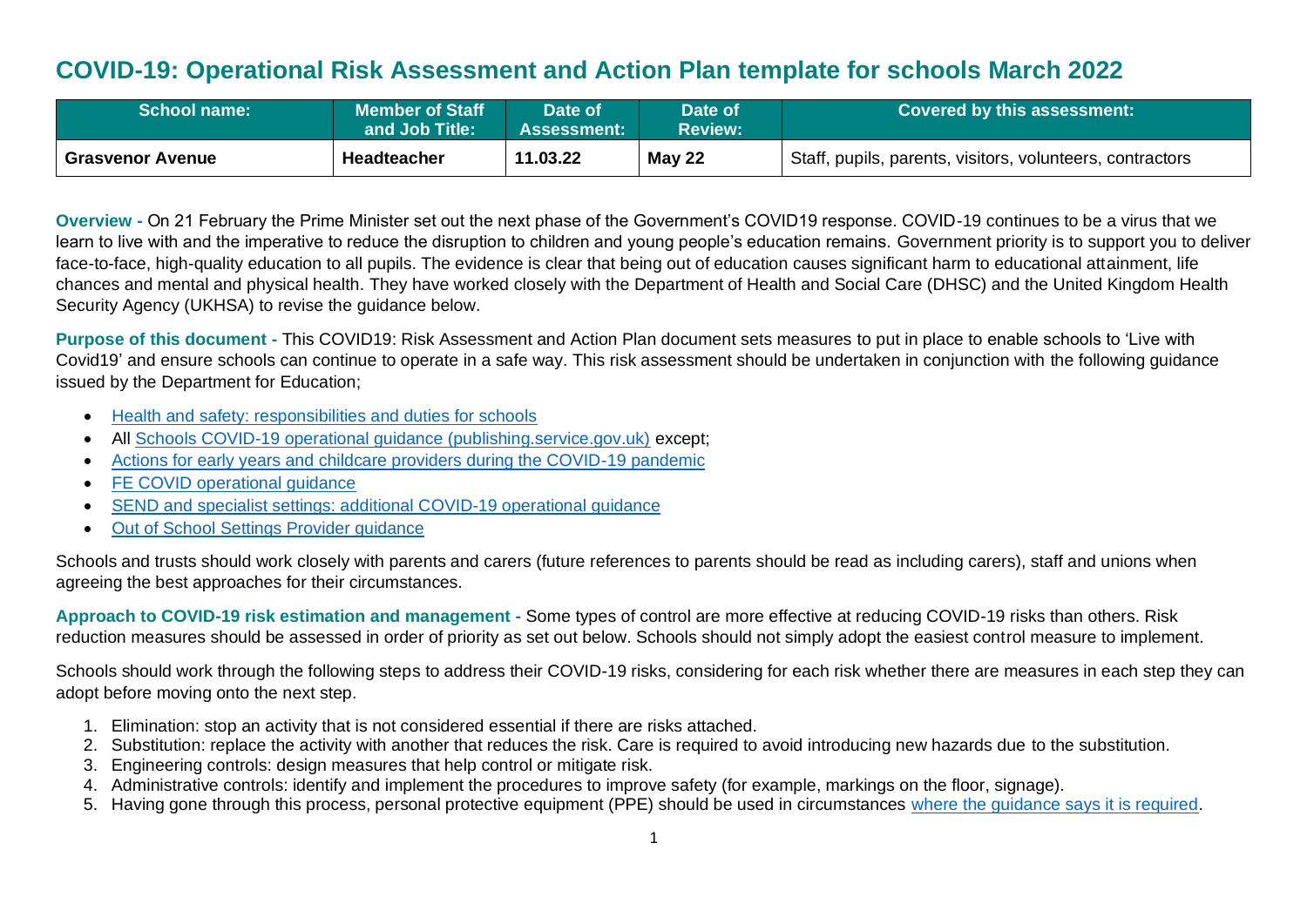## **Risk Matrix**

## **I = Impact P = Probability R = Risk RR = Residual Risk**

| Impact (I) risk rating:                                                    | <b>Probability (P) risk rating:</b> | <b>Overall risk rating:</b> |
|----------------------------------------------------------------------------|-------------------------------------|-----------------------------|
| 5. Catastrophic                                                            | 5. Almost certain to happen         | <u> 16 or more - red</u>    |
| 4. Major – e.g. likely to result in school closure                         | 4. Likely                           | 12 to 15 - amber            |
| 3. Moderate – e.g. likely to result in one or more classes having to close | 3. Possible                         | $\sqrt{9}$ to 11 – amber    |
| 2. Minor                                                                   | 2. Unlikely                         | Below 9 – green             |
| . Negligible                                                               | Negligible                          | Below 9 – green             |

### **Risk Assessment**

| <b>Risk</b><br><b>Concern</b>        |  | P | R | <b>Control Measures</b>                                                                                                                                                                                                                                                                                                                                                                                                                                                                                                                                                                                                                                                                                                                                                                                                                                                                                                                                                                                                                                                                                           | <b>Y/N</b> | <b>Proposed further action</b>                                                                                               | <b>RR</b> |
|--------------------------------------|--|---|---|-------------------------------------------------------------------------------------------------------------------------------------------------------------------------------------------------------------------------------------------------------------------------------------------------------------------------------------------------------------------------------------------------------------------------------------------------------------------------------------------------------------------------------------------------------------------------------------------------------------------------------------------------------------------------------------------------------------------------------------------------------------------------------------------------------------------------------------------------------------------------------------------------------------------------------------------------------------------------------------------------------------------------------------------------------------------------------------------------------------------|------------|------------------------------------------------------------------------------------------------------------------------------|-----------|
| Positive or<br>symptomatic<br>people |  |   |   | When an individual develops COVID-19 symptoms or has a<br>positive test<br>Pupils, staff and other adults should follow guidance on<br>COVID-19: people with COVID-19 and their contacts if they<br>have Symptoms of coronavirus (COVID-19) - NHS<br>Pupils in schools should usually self-isolate in their boarding<br>school. Only in exceptional circumstances, where there is an<br>overriding health or safeguarding issue, should a pupil self-<br>isolate away from school.<br>Pupils and staff should return to school as soon as they can, in<br>line with COVID-19: people with COVID-19 and their contacts<br><b>Asymptomatic testing</b><br>From 21 February 2022, staff and pupils in mainstream<br>secondary schools will not be expected to continue taking part<br>in regular asymptomatic testing and should follow<br>asymptomatic testing advice for the general population.<br>Further information is available in the NHS Get tested for<br>coronavirus.<br>In the event of an outbreak, a school may also be advised by<br>their LCRC or director of public health to undertake testing for | Υ          | Communicate your policy and<br>guidance<br>Prepare for possible outbreak<br>scenarios and have contingency<br>plans in place | 3         |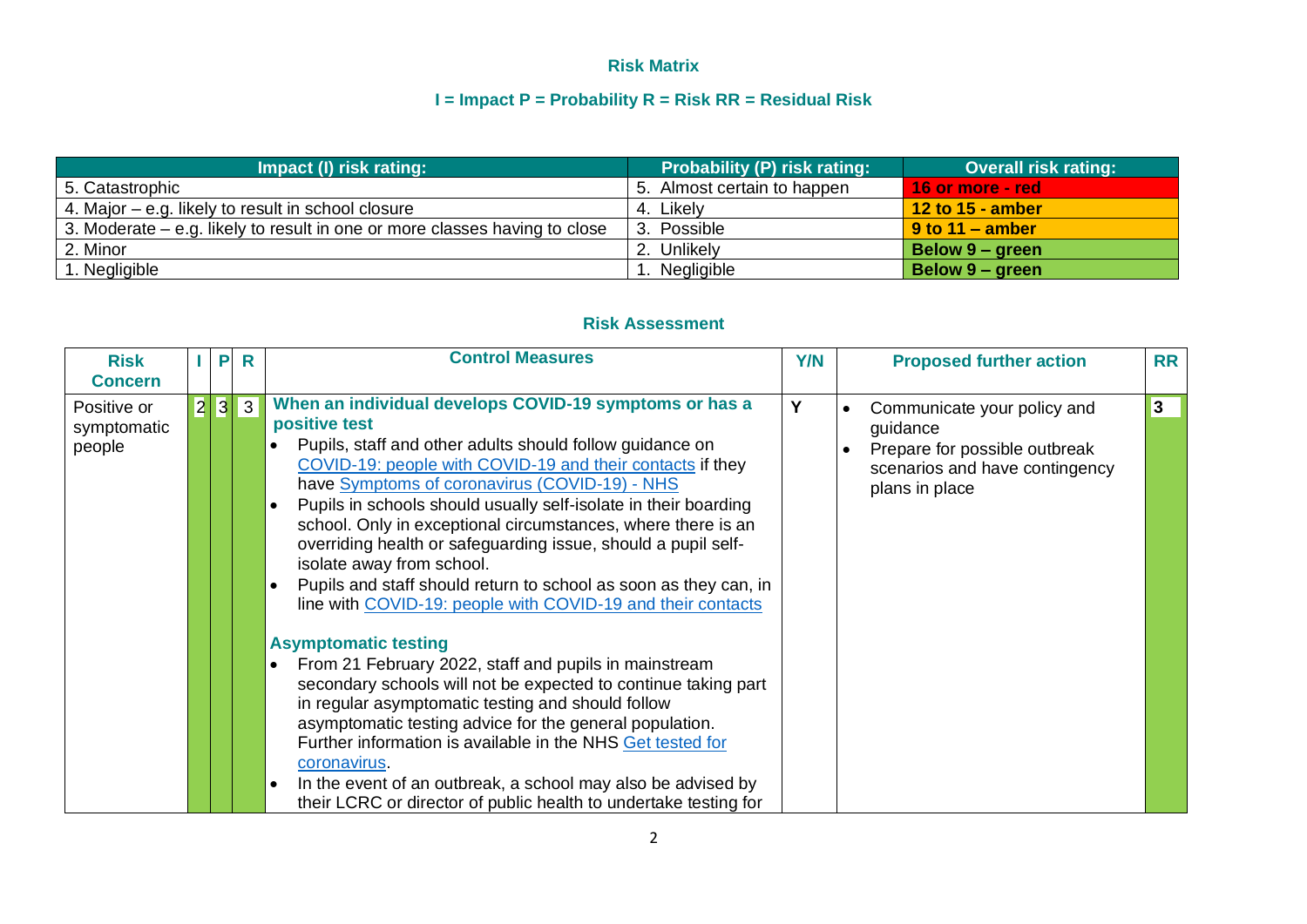| <b>Risk</b><br><b>Concern</b>                                   |   | P   | $\mathsf{R}$ | <b>Control Measures</b>                                                                                                                                                                                                                                                                                                                                                                                                                                                                                                                                                                                                                                                                                                                                                                                                                                                                                                                                                                                                                                                                                                                                                                                          | <b>Y/N</b> | <b>Proposed further action</b>                                                                                                                                                                                                                                                                                                                                                                                                                                                                                                                                                                                                                                                                  | <b>RR</b> |
|-----------------------------------------------------------------|---|-----|--------------|------------------------------------------------------------------------------------------------------------------------------------------------------------------------------------------------------------------------------------------------------------------------------------------------------------------------------------------------------------------------------------------------------------------------------------------------------------------------------------------------------------------------------------------------------------------------------------------------------------------------------------------------------------------------------------------------------------------------------------------------------------------------------------------------------------------------------------------------------------------------------------------------------------------------------------------------------------------------------------------------------------------------------------------------------------------------------------------------------------------------------------------------------------------------------------------------------------------|------------|-------------------------------------------------------------------------------------------------------------------------------------------------------------------------------------------------------------------------------------------------------------------------------------------------------------------------------------------------------------------------------------------------------------------------------------------------------------------------------------------------------------------------------------------------------------------------------------------------------------------------------------------------------------------------------------------------|-----------|
| Former<br>Clinically<br>Extremely<br>Vulnerable<br>(CEV) people | 2 | 2   | $ 2\rangle$  | staff and students of secondary age and above for a period of<br>time.<br>Staff and pupils in specialist SEND settings, Alternative<br>Provision, and SEND units in mainstream schools are advised<br>to continue regular twice weekly testing. For further<br>information, see SEND and specialist settings: additional<br>COVID-19 operational guidance<br><b>CEV</b><br>Staff or pupils who were CEV are no longer advised to shield,<br>$\bullet$<br>they should follow this Guidance for people previously<br>considered clinically extremely vulnerable from COVID-19 -<br>GOV.UK (www.gov.uk)<br>Children and young people over the age of 12 with a<br>$\bullet$<br>weakened immune system should follow quidance for people<br>whose immune system means they are at higher risk<br>Children and young people previously considered CEV should<br>$\bullet$<br>attend school and should follow the same Coronavirus<br>(COVID-19): guidance and support as the rest of the<br>population. In some circumstances, a child or young person<br>may have received personal advice from their Specialist or<br>clinician on additional precautions to take and they should<br>continue to follow that advice | Y          | Identify CEV, in particular those<br>$\bullet$<br>who in spite of vaccination, are at<br>higher risk of serious illness from<br>COVID-19 due to a weakened<br>immune system<br>(immunosuppressed) or specific<br>other medical conditions and<br>requires enhanced protections<br>such as those offered by antibody<br>and antiviral treatments, additional<br>vaccinations and potentially other<br>non-clinical interventions<br>Carry out an individual COVID19<br>$\bullet$<br>risk assessment with them<br>If there is any specific guidance<br>$\bullet$<br>from GP/Medical professional then<br>this should be considered and<br>discussed as part of the individual<br>risk assessment. | 2         |
| Airborne<br>transmission<br>of COVID                            |   | 2 3 | $ 3\rangle$  | <b>Vaccination</b><br>We recommend all school staff and eligible pupils take up the<br>offer of a vaccine where possible to do so. You can find out more<br>about the in-school vaccination programme in COVID-19<br>vaccination programme for children and young people: guidance<br>for schools<br><b>Face coverings</b>                                                                                                                                                                                                                                                                                                                                                                                                                                                                                                                                                                                                                                                                                                                                                                                                                                                                                       | Y          | Promote vaccinations<br>$\bullet$<br>Develop contingency plans<br>Staff are allowed to wear masks<br>should they want to.                                                                                                                                                                                                                                                                                                                                                                                                                                                                                                                                                                       | 3         |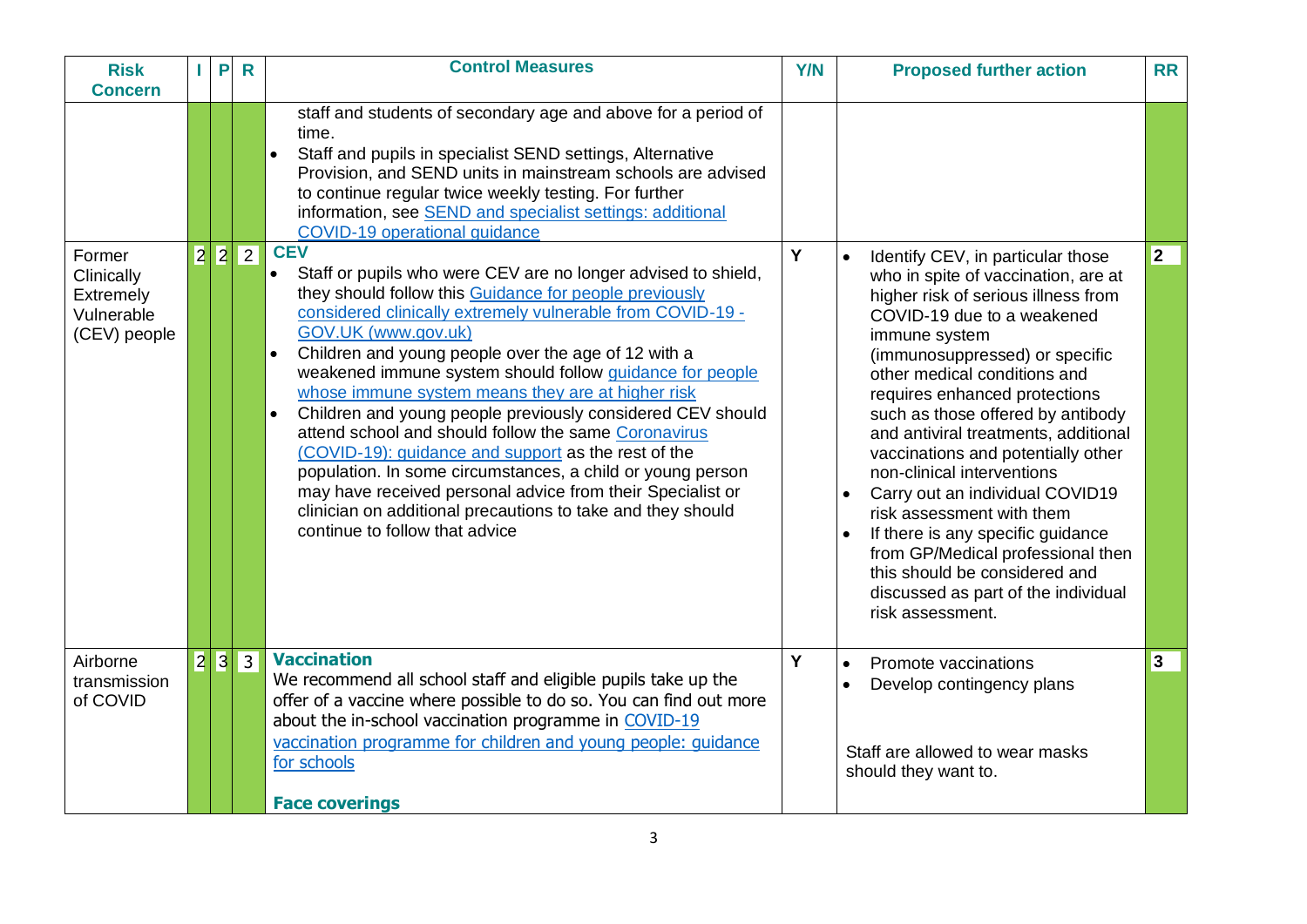| <b>Risk</b><br><b>Concern</b>        | $\mathbf{L}$   | P              | $\mathsf{R}$   | <b>Control Measures</b>                                                                                                                                                                                                                                                                                                                                                                                                                                                                                                                                                                                                                                                                                                                                                                                                                                                                                                                                                                                                                                            | <b>Y/N</b> | <b>Proposed further action</b>                                                                                                                                                                                                                                                                                                                                                                                                                                                                                                                                                                                                                                       | <b>RR</b> |
|--------------------------------------|----------------|----------------|----------------|--------------------------------------------------------------------------------------------------------------------------------------------------------------------------------------------------------------------------------------------------------------------------------------------------------------------------------------------------------------------------------------------------------------------------------------------------------------------------------------------------------------------------------------------------------------------------------------------------------------------------------------------------------------------------------------------------------------------------------------------------------------------------------------------------------------------------------------------------------------------------------------------------------------------------------------------------------------------------------------------------------------------------------------------------------------------|------------|----------------------------------------------------------------------------------------------------------------------------------------------------------------------------------------------------------------------------------------------------------------------------------------------------------------------------------------------------------------------------------------------------------------------------------------------------------------------------------------------------------------------------------------------------------------------------------------------------------------------------------------------------------------------|-----------|
|                                      |                |                |                | No longer required in school, but pupils/staff should be<br>$\bullet$<br>allowed to wear if they want to.<br>Staff and pupils should follow wider advice on face coverings<br>outside of school, including on transport to and from school.<br>Circumstances where face coverings are recommended.<br>$\bullet$<br>A director of public health might advise you that face coverings<br>should temporarily be worn in communal areas or classrooms (by<br>pupils, staff and visitors, unless exempt). You should make sure<br>your contingency plans cover this possibility. (See the stepping<br>measures up and down section).                                                                                                                                                                                                                                                                                                                                                                                                                                    |            |                                                                                                                                                                                                                                                                                                                                                                                                                                                                                                                                                                                                                                                                      |           |
| Airborne<br>transmission<br>of COVID | $\overline{2}$ | $\overline{3}$ | $\overline{3}$ | Ventilation - keep occupied spaces well ventilated<br>When your school is in operation, it is important to ensure it is well<br>ventilated and that a comfortable teaching environment is<br>maintained.<br>You should identify any poorly ventilated spaces as part of your<br>risk assessment and take steps to improve fresh air flow in these<br>areas.<br>Mechanical ventilation is a system that uses a fan to draw fresh<br>air or extract air from a room. These should be adjusted to<br>increase the ventilation rate wherever possible and checked to<br>confirm that normal operation meets current guidance and that<br>only fresh outside air is circulated.<br>If possible, systems should be adjusted to full fresh air or, if this is<br>not possible, then systems should be operated as normal as long<br>as they are within a single room and supplemented by an outdoor<br>air supply.<br>Where mechanical ventilation systems exist, you should ensure<br>that they are maintained in accordance with the manufacturers'<br>recommendations. | Y          | Identify areas of poor ventilation<br>$\bullet$<br>The Health and Safety Executive<br>guidance on air conditioning and<br>ventilation during the COVID-19<br>pandemic and<br>The CIBSE COVID-19 advice<br>provides more information.<br>CO2 monitors have been provided<br>$\bullet$<br>to state-funded education settings,<br>so staff can quickly identify where<br>ventilation needs to be improved.<br>Carry out ventilation RA shared by<br>the SHaW team.<br>Seek advise from the ventilation<br>contractors if necessary<br><b>School Comments</b><br>We have CO2 monitors placed in<br>classrooms and staff continue to<br>ensure areas are well ventilated. | 3         |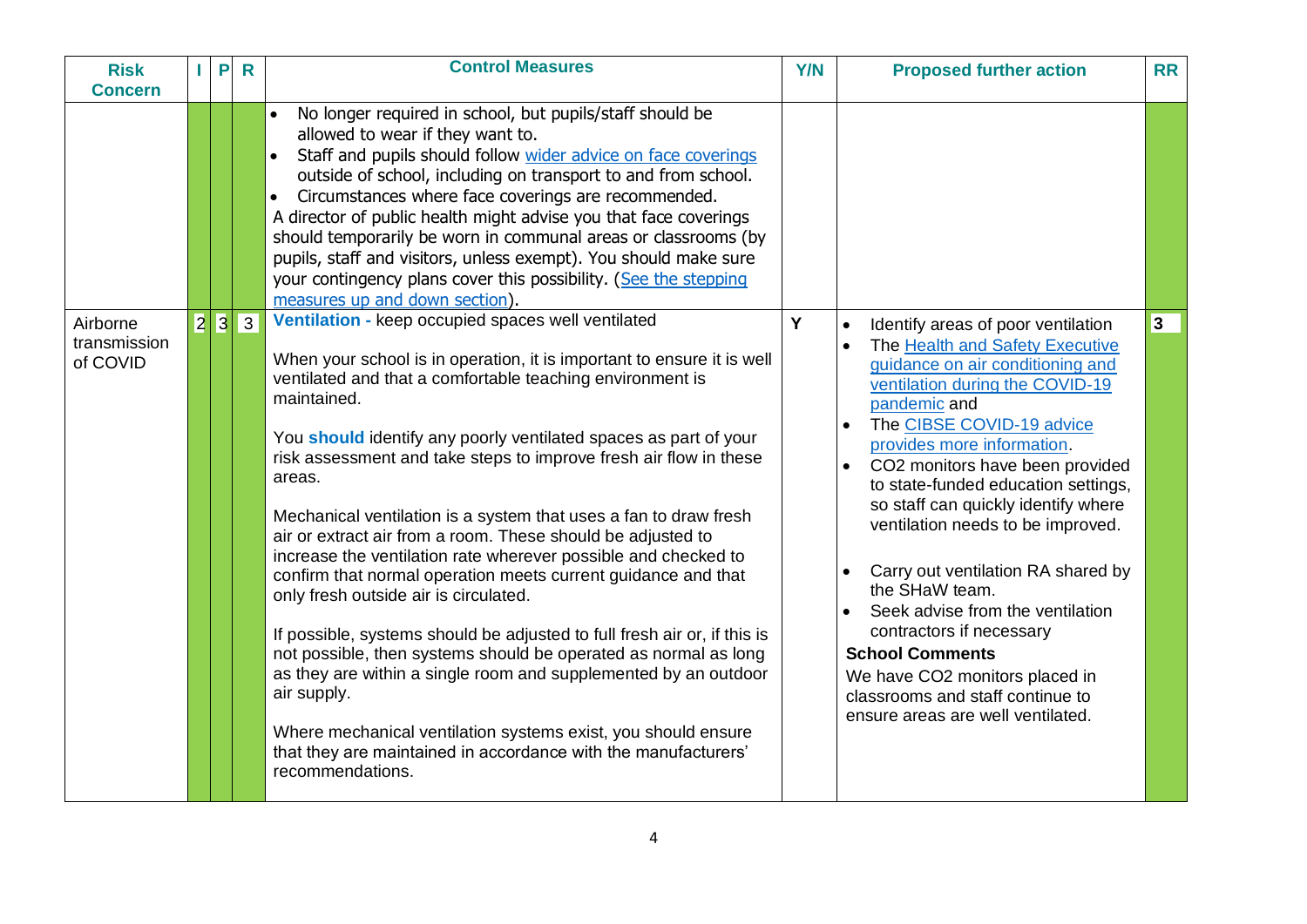| <b>Risk</b><br><b>Concern</b> | P | $\mathsf{R}$ | <b>Control Measures</b>                                                                                                                                                                                                                                                                                                                                                                                                                                                                                                          | <b>Y/N</b> | <b>Proposed further action</b>                                                                                                                                                                                                                         | <b>RR</b>   |
|-------------------------------|---|--------------|----------------------------------------------------------------------------------------------------------------------------------------------------------------------------------------------------------------------------------------------------------------------------------------------------------------------------------------------------------------------------------------------------------------------------------------------------------------------------------------------------------------------------------|------------|--------------------------------------------------------------------------------------------------------------------------------------------------------------------------------------------------------------------------------------------------------|-------------|
|                               |   |              | Opening external windows can improve natural ventilation, and in<br>addition, opening internal doors can also assist with creating a<br>throughput of air. If necessary, external opening doors may also<br>be used (if they are not fire doors and where safe to do so).<br>You should balance the need for increased ventilation while<br>maintaining a comfortable temperature                                                                                                                                                |            |                                                                                                                                                                                                                                                        |             |
| Hygiene                       |   | 2 2 2        | <b>Ensure good hygiene for everyone</b><br><b>Hand hygiene</b><br>Frequent and thorough hand cleaning should now be regular<br>practice. You should continue to ensure that pupils clean their<br>hands regularly. This can be done with soap and water or hand<br>sanitiser.<br><b>Respiratory hygiene</b><br>The 'catch it, bin it, kill it' approach continues to be very important.<br>The e-Bug COVID-19 website contains free resources for you,<br>including materials to encourage good hand and respiratory<br>hygiene. | Y          | Provide sufficient supplies of soap<br>$\bullet$<br>and hand sanitiser<br>Review the e-Bug COVID-19<br>website<br><b>Review PPE needs</b><br><b>School comments</b><br>We are still continuing to ensure that<br>our children regularly hand sanitise. | $ 2\rangle$ |
|                               |   |              | Use of personal protective equipment (PPE)<br>Most staff in schools will not require PPE beyond what they would<br>normally need for their work. The guidance on The use of<br>personal protective equipment (PPE) in education, childcare and<br>children's social care settings, including for aerosol generating<br>procedures (AGPs) - GOV.UK (www.gov.uk)                                                                                                                                                                   |            |                                                                                                                                                                                                                                                        |             |
| Cleaning                      |   | 2 2 2        | Maintain appropriate cleaning regimes, using standard<br>products such as detergents<br>You should put in place and maintain an appropriate cleaning<br>schedule. This should include regular cleaning of areas and<br>equipment (for example, twice per day), with a particular focus on<br>frequently touched surfaces. UKHSA has published guidance on<br>the cleaning in non-healthcare settings outside the home -<br>GOV.UK (www.gov.uk)                                                                                   | Y          | $\bullet$<br>Review your cleaning regime and<br>identify high frequency touch<br>points<br><b>School comments</b><br>Our caretaker follows a cleaning<br>schedule to ensure appropriate<br>cleaning is maintained.                                     | $ 2\rangle$ |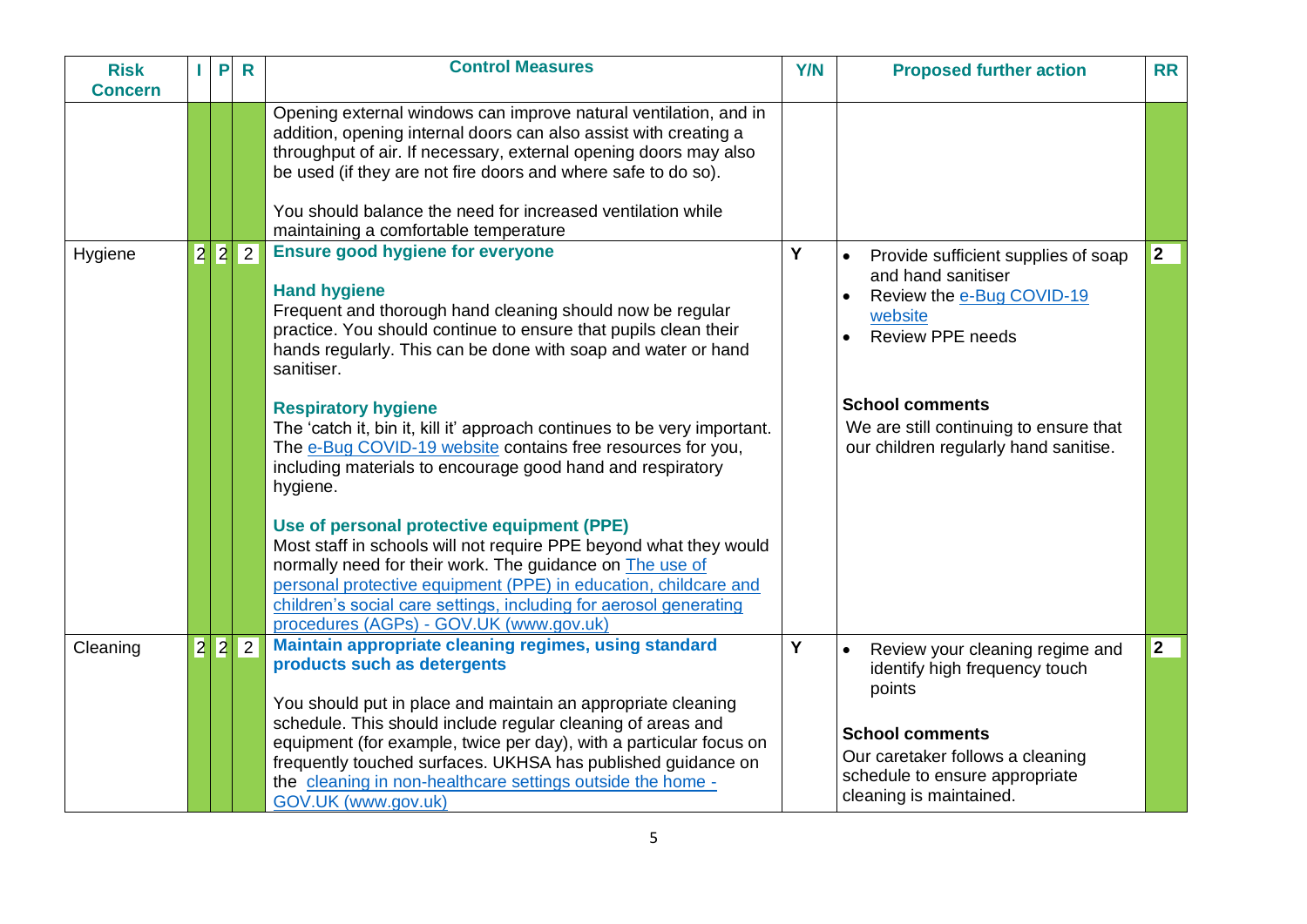| <b>Risk</b><br><b>Concern</b>                  | P   | $\mathsf{R}$   | <b>Control Measures</b>                                                                                                                                                                                                                                                                                                                                                                                                                                                                                                                                                                                                                                                                                                                                                                                                                                                                                                                                                                                                                                                                              | <b>Y/N</b> | <b>Proposed further action</b>                                                                                                                                   | <b>RR</b>      |
|------------------------------------------------|-----|----------------|------------------------------------------------------------------------------------------------------------------------------------------------------------------------------------------------------------------------------------------------------------------------------------------------------------------------------------------------------------------------------------------------------------------------------------------------------------------------------------------------------------------------------------------------------------------------------------------------------------------------------------------------------------------------------------------------------------------------------------------------------------------------------------------------------------------------------------------------------------------------------------------------------------------------------------------------------------------------------------------------------------------------------------------------------------------------------------------------------|------------|------------------------------------------------------------------------------------------------------------------------------------------------------------------|----------------|
|                                                |     |                |                                                                                                                                                                                                                                                                                                                                                                                                                                                                                                                                                                                                                                                                                                                                                                                                                                                                                                                                                                                                                                                                                                      |            |                                                                                                                                                                  |                |
| Vulnerable<br>Children                         |     | 2 2 2          | <b>Vulnerable Children</b><br>Where pupils who are self-isolating are within our definition of<br>vulnerable, it is very important that you put systems in place to<br>keep in contact with them, particularly if they have a social worker.<br>Some children may be vulnerable who are not officially in<br>statutory systems and schools should seek to support any<br>children who they believe may have challenging circumstances at<br>home.<br>When a vulnerable pupil is self-isolating, you should:<br>notify their social worker (if they have one) and, for looked-<br>$\bullet$<br>after children, the local authority virtual school head<br>agree with the social worker the best way to maintain contact<br>and offer support You should have procedures in place to:<br>check if a vulnerable pupil is able to access remote education<br>support<br>support them to access it (as far as possible)<br>regularly check if they are accessing remote education<br>keep in contact with them to check their wellbeing and refer<br>onto other services if additional support is needed. | Y          | Identify Vulnerable children and<br>$\bullet$<br>have contingency plans in place<br><b>School comments</b><br>We continue to follow the advice<br>given.         | $\overline{2}$ |
| Staff and<br>Pupil<br>wellbeing and<br>support |     | 2 2 2          | <b>Staff and Pupil wellbeing and support</b><br>Some staff and pupils may be experiencing a variety of emotions<br>in response to the COVID-19 pandemic, such as anxiety, stress or<br>low mood. You can access useful links and sources of support on<br>Promoting and supporting mental health and wellbeing in schools<br>and colleges                                                                                                                                                                                                                                                                                                                                                                                                                                                                                                                                                                                                                                                                                                                                                            | Y          | Provide wellbeing support for<br>pupils<br>Provide wellbeing support for staff<br>such as and Employee Assistance<br>program<br><b>School comments</b>           | $ 2\rangle$    |
| Events                                         | 2 2 | $\overline{2}$ | Hold events outdoor where possible<br>$\bullet$<br><b>Ensure good hygiene for everyone</b><br>Cleaning - As above especially before and after the<br>event                                                                                                                                                                                                                                                                                                                                                                                                                                                                                                                                                                                                                                                                                                                                                                                                                                                                                                                                           | Y          | Provide information on the LFT<br>$\bullet$<br>and self-isolation when planning an<br>event<br>Although, there is no legal<br>requirement to test, it could be a | 2              |